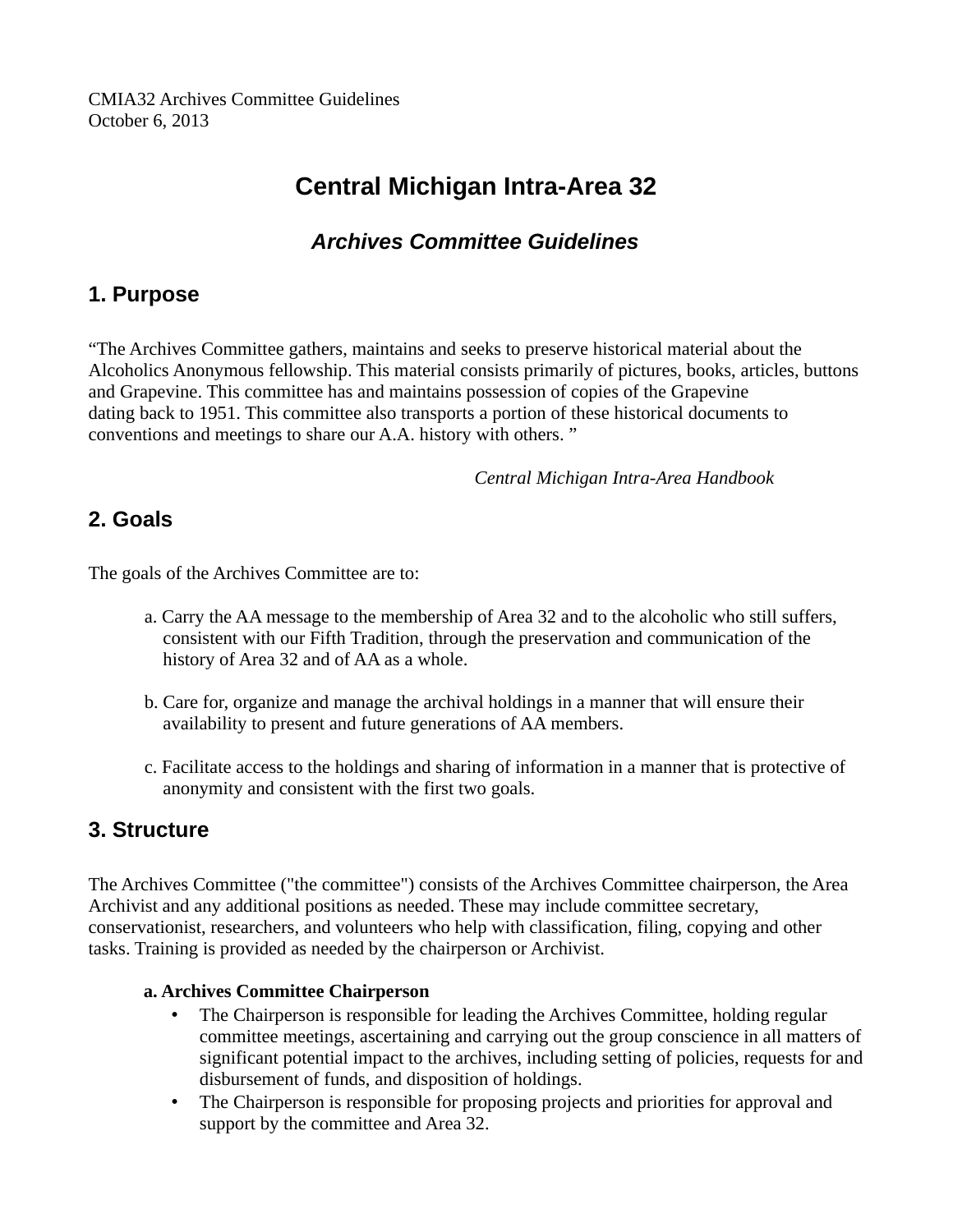- The Chairperson is responsible for communicating the activities and needs of the committee to the Area Assembly and to the membership of Area 32.
- The position of Chairperson rotates on a two year basis, as with other Area committee positions.

#### **b. Archivist**

- The Archivist is a non-rotating position due to the training, technical expertise and experience required.
- The Archivist works under the direction of the committee to achieve the stated goals.
- The Archivist is responsible for organizing the archives' holdings and maintaining them in good condition, consistent with good archival practices.
- The Archivist is responsible for organizing and maintaining a system of classification for the purpose of facilitating retrieval of information.
- The Archivist works with the committee to create and provide informational displays to present AA history and carry the AA message to Area 32 meetings and other venues as directed by the committee.
- The Archivist takes all due care to keep any privately held materials he may own separate and distinct from the holdings of the Area 32 Archives. If they are displayed publicly, the privately owned materials are clearly marked as such and not commingled with Archives displays.

#### **c. Secretary**

- The Secretary is elected by the Committee from its rotating members.
- The Secretary is responsible for taking notes of Committee meetings and disseminating them to the members.
- The Secretary is responsible for Committee correspondence as directed by the Chairperson and the Committee.

### **d. Treasurer**

- The treasurer is elected by the Committee from its rotating members.
- The Treasurer is responsible for keeping a running account of the expenses of the Archives Committee, providing this information to the Committee and to the Finance Committee for reimbursements and for tracking the Committee's seed money.
- The Treasurer may manage a bank checking account if needed, with the Chairperson also having access.

## **3. Holdings**

- **a. Ownership:** All archival materials, displays and supplies donated to or purchased by the committee are owned by Central Michigan Intra-Area 32 ("CMIA32") and shall be managed to preserve them for future generations. Ownership shall be clearly designated in a manner consistent with good archival practices.
- **b. Access:** Archival materials shall be made accessible to AA members in a manner consistent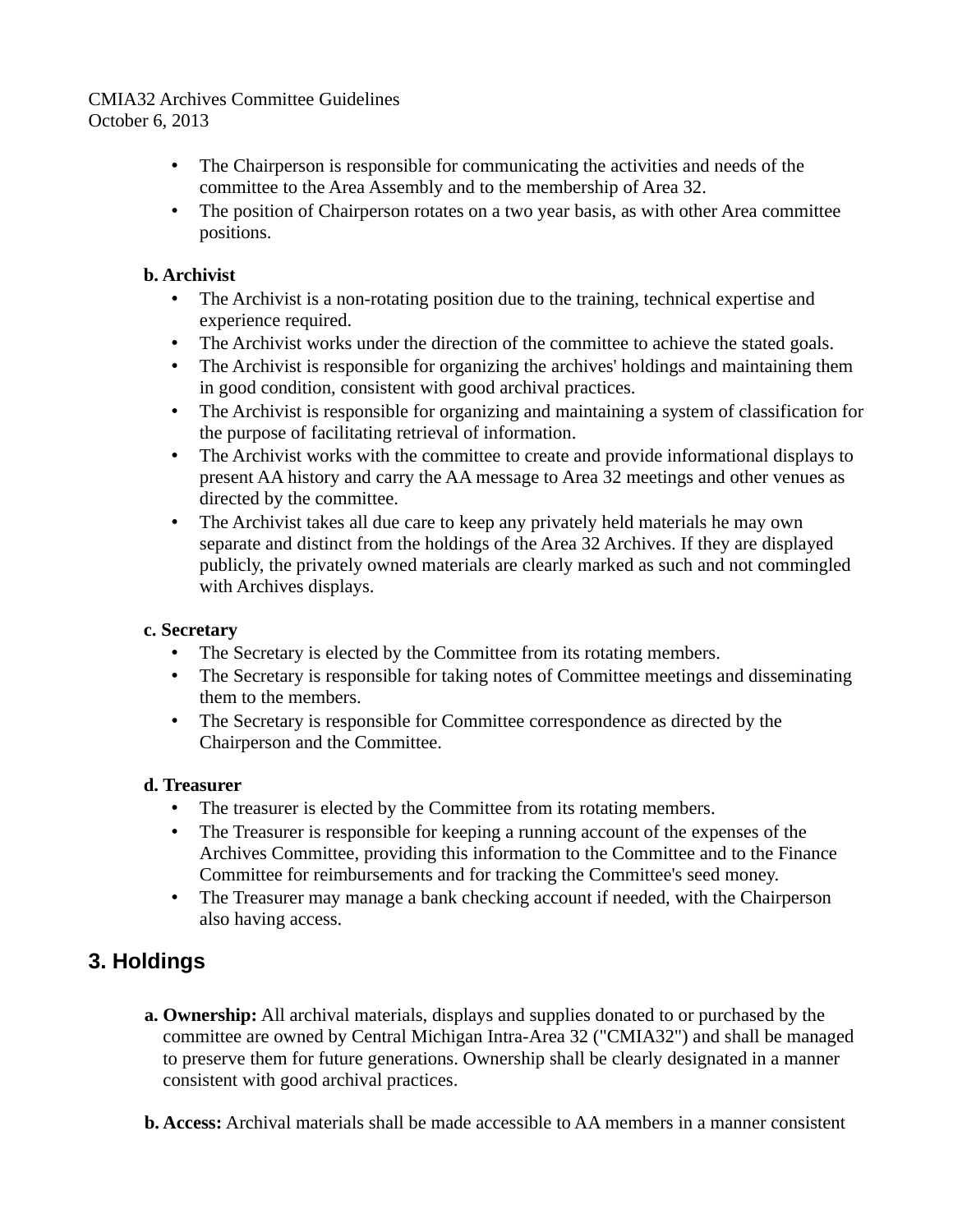> with good archival practices for the purpose of carrying the message of recovery. Materials shall be provided on request to researchers in AA history with the approval of committee. Consistent with GSO guidance, anonymity of all AA members, past and present, living and deceased, will be preserved in displays or access by non-members.

- **c. Sharing:** Historical information and copies or digital scans of archival materials may be shared with other AA archives consistent with good archival practices for the purpose of carrying the message of AA. Original materials shall not be transferred or loaned except by approval of the committee in cases where the materials do not pertain to the history of Area 32 or AA in general and are to be transferred to an AA archives in an Area, District or Intergroup where they more properly belong. In cases where the materials do not pertain to the history of Area 32 or AA in general and are to be transferred to an AA archives in an Area, District or Intergroup where they more properly belong, such transfer will be approved by the committee. Example: Minutes of AA meetings in Detroit would more properly belong with the Area 33 archives.
- **d. Acquisitions:** Archival materials, including books, pamphlets, photographs, sound recordings, films and videos, letters and other documents, shall not be purchased using Area 32 funds. Donated materials are considered to be under the ownership of Area 32. Donated materials are not appraised as to monetary value.
- **e. Copyright:** Usage rights of all holdings are held to be subject to U.S. copyright law, as applicable. Historical information obtained from public or private sources, including copies of documents, publications, photographs, sound recordings and videos shall be used in compliance with copyright restrictions and written permission obtained as needed.
- **f. Storage:** All original archival materials shall be stored and displayed in conditions of controlled light, temperature and humidity consistent with good archival practices and the nature and condition of the materials. Storage shall be in a secure location to prevent theft or unauthorized access. Whenever possible, storage should be in a location other than a private home.

### **4. Finances**

- **a. Approval:** All expenses over \$50 shall be approved in advance by the Archives Committee as a whole. In rare cases where that is not practical, approval up to \$100 may be given by the Chairperson, the Delegate or the Finance Committee. Expenses submitted for reimbursement must be documented by receipts.
- **b. Reimbursable Expenses:** In recognition that AA's trusted servants are stewards of funds provided by individual members and groups for the purpose of carrying the AA message, expenses should be limited as much as possible. Examples of reimbursable expenses include:
	- Supplies for the storage and conservation of archival materials;
	- Computer equipment for classifying, storing and retrieving digitized archival materials and related records such as finding aids;
	- Materials for construction of educational displays about AA history;
	- Registration costs for AA conferences and conventions at which the Archives will be